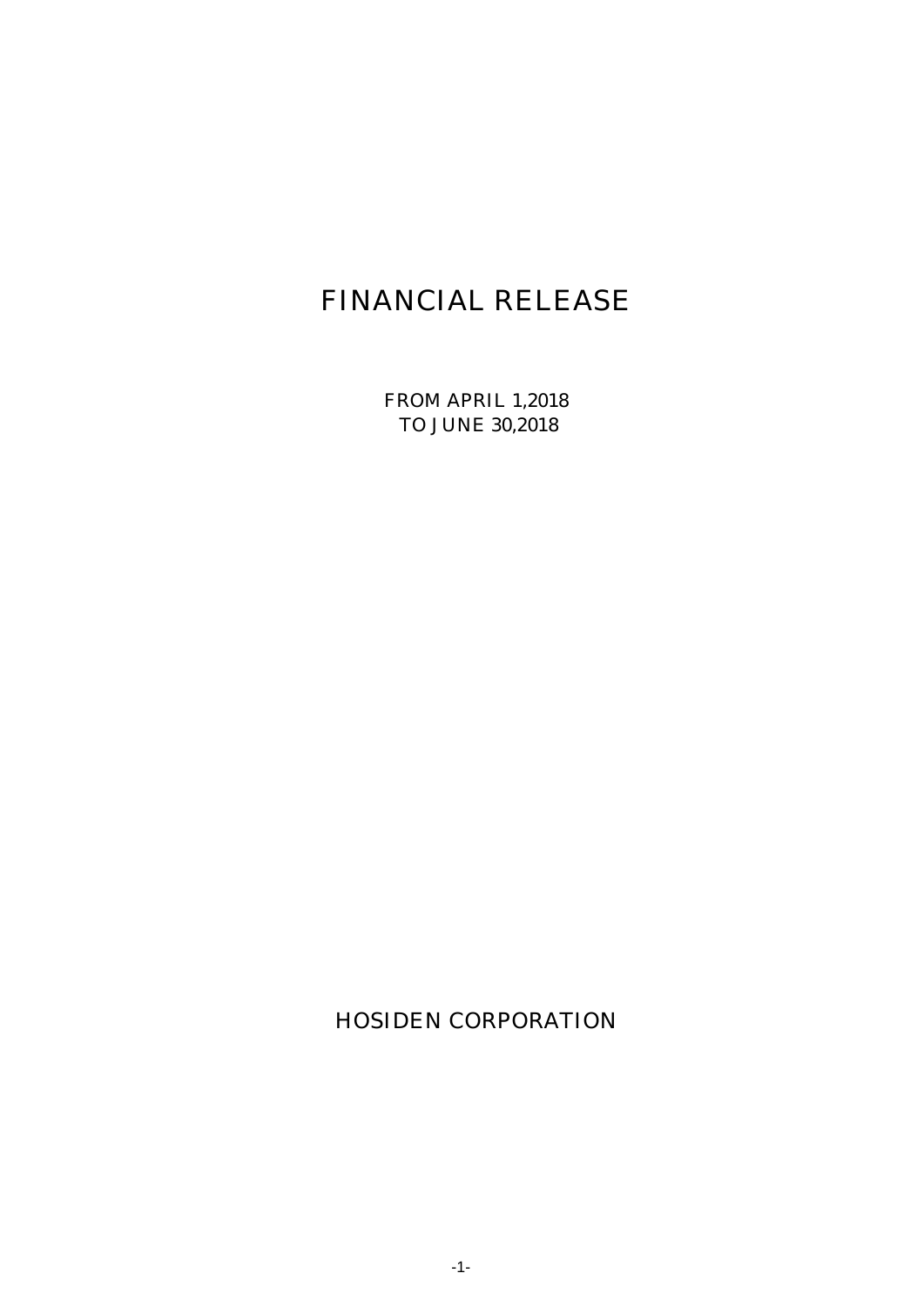#### 1. Consolidated Results For The Three Months Ended June.30, 2018

#### (1)Consolidated Operating Results(Three months ended June.30 ,2018)

| (18) (2018, 2018) Consolidated Operating Results (Three months ended June. 30, 2018) |                                             |      |                   |                        |                   | Percentages indicate year - on - year changes |                  |      |   |
|--------------------------------------------------------------------------------------|---------------------------------------------|------|-------------------|------------------------|-------------------|-----------------------------------------------|------------------|------|---|
|                                                                                      | <b>Net Sales</b><br><b>Operating Income</b> |      |                   | <b>Ordinary Income</b> |                   | Profit attributable to                        | owners of parent |      |   |
|                                                                                      | Millions of yen                             |      | % Millions of yen |                        | % Millions of yen | %                                             | Millions of yen  |      | % |
| Three months ended June.30,2018                                                      | 61.609                                      | 10.0 | 2.241             | 1.2                    | 4.458             | 95.8                                          | 3.437            | 85.5 |   |
| Three months ended June.30.2017                                                      | 55.988                                      | 99.8 | 2.215             | ٠                      | 2.277             |                                               | 1.853            |      |   |

|                                 | <b>Net Income</b> | <b>Diluted Net</b>      |
|---------------------------------|-------------------|-------------------------|
|                                 | <b>Per Share</b>  | <b>Income Per Share</b> |
|                                 | Yen               | Yen                     |
| Three months ended June.30,2018 | 57.81             | 54.02                   |
| Three months ended June.30,2017 | 31.17             |                         |

#### (2)Consolidated Financial Position(As of June.30,2018 and as of March.31,2018)

|                      | <b>Total Assets</b> | <b>Net Assets</b> | <b>Shareholders' Equity Ratio</b> |  |
|----------------------|---------------------|-------------------|-----------------------------------|--|
|                      | Millions of yen     | Millions of yen   | %                                 |  |
| As of June. 30, 2018 | 159,413             | 88.928            | 55.8                              |  |
| As of March.31,2018  | 138,192             | 86.992            | 63.0                              |  |

#### 2.Dividends(Years ended March.31,2018 and the year ending March.31,2019)

|                 | Dividends per Share(Yen) |        |                          |       |       |  |  |  |
|-----------------|--------------------------|--------|--------------------------|-------|-------|--|--|--|
|                 | 1st quarter              | Annual |                          |       |       |  |  |  |
|                 | Yen                      | Yen    | Yen                      | Yen   | Yen   |  |  |  |
| 2018            | $\overline{\phantom{a}}$ | 5.00   |                          | 15.00 | 20.00 |  |  |  |
| 2019            | $\overline{\phantom{a}}$ |        |                          |       |       |  |  |  |
| 2019(Projected) |                          | 10.00  | $\overline{\phantom{0}}$ | 10.00 | 20.00 |  |  |  |

#### 3.Consolidated Forecasts for the six months ending September.30,2018 and the year ending March.31,2019

| Percentages indicate year - on - year changes |                  |     |                         |                  |                 |        |                 |        |                        |  |                                            |  |                             |
|-----------------------------------------------|------------------|-----|-------------------------|------------------|-----------------|--------|-----------------|--------|------------------------|--|--------------------------------------------|--|-----------------------------|
|                                               | <b>Net Sales</b> |     | <b>Operating Income</b> |                  |                 |        |                 |        | <b>Ordinary Income</b> |  | Profit attributable to<br>owners of parent |  | <b>Net Income Per Share</b> |
|                                               | Millions of yen  | %   | Millions of yen         | $\%$             | Millions of ven |        | Millions of yen | %      | Yen                    |  |                                            |  |                             |
| <b>Six months ending September.30,2018</b>    | 147.000          | 4.3 |                         | $4,400$ $(25.7)$ | 4,400           | (34.0) | 3,300           | (43.2) | 55.50                  |  |                                            |  |                             |
| Year ending March.31,2019                     | 310.000          | 3.5 | 10,000                  | (23.3)           | 10,000          | (5.2)  | 7,500           | (26.7) | 126.14                 |  |                                            |  |                             |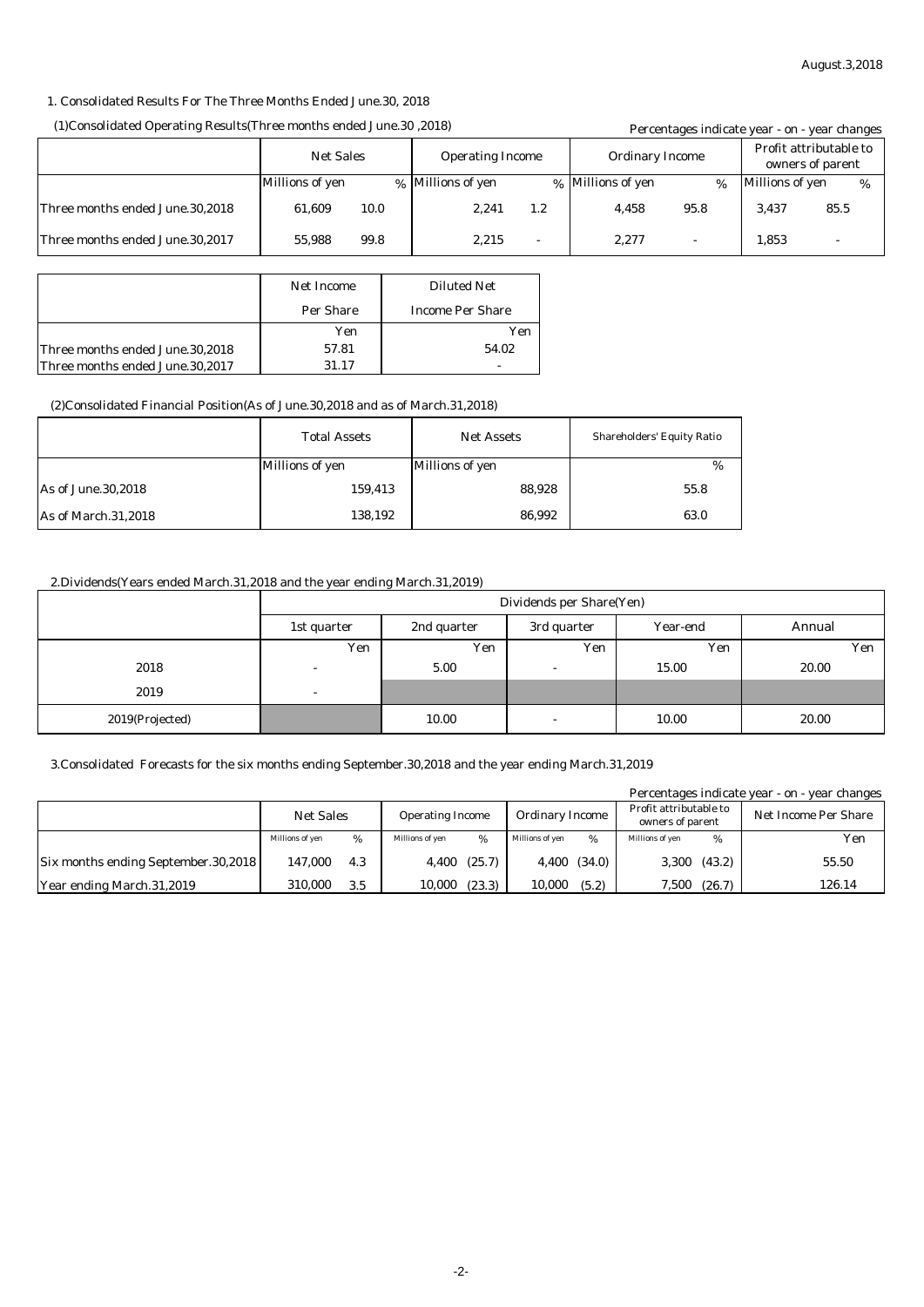### CONSOLIDATED BALANCE SHEET

| <b>ASSETS</b>                                     |                     |                    |
|---------------------------------------------------|---------------------|--------------------|
| <b>ACCOUNT ITEMS</b>                              | As of March.31,2018 | As of June.30,2018 |
| <b>Current assets</b>                             |                     |                    |
| 1. Cash and deposits                              | 45,087              | 48,902             |
| 2. Notes receivable and accounts receivable-trade | 30,494              | 34,108             |
| 3. Short-term investment securities               | 8,100               | 7,502              |
| 4. Inventories                                    | 28,869              | 43,414             |
| 5. Other current assets                           | 4,751               | 4,347              |
| 6. Allowance for doubtful receivables             | (25)                | (24)               |
| <b>Total of current assets</b>                    | 117,279             | 138,252            |
| <b>Fixed assets</b>                               |                     |                    |
| Property, plant and equipment                     | 13,998              | 14,183             |
| <b>Intangible assets</b>                          | 339                 | 323                |
| <b>Investments and other assets</b>               |                     |                    |
| 1. Investment securities                          | 5,170               | 5,235              |
| 2. Other investments                              | 1,758               | 1,829              |
| Allowance for doubtful receivables                | (353)               | (410)              |
| Total of investments and other assets             | 6,575               | 6,654              |
| <b>Total of fixed assets</b>                      | 20,913              | 21,161             |
| <b>Total assets</b>                               | 138,192             | 159,413            |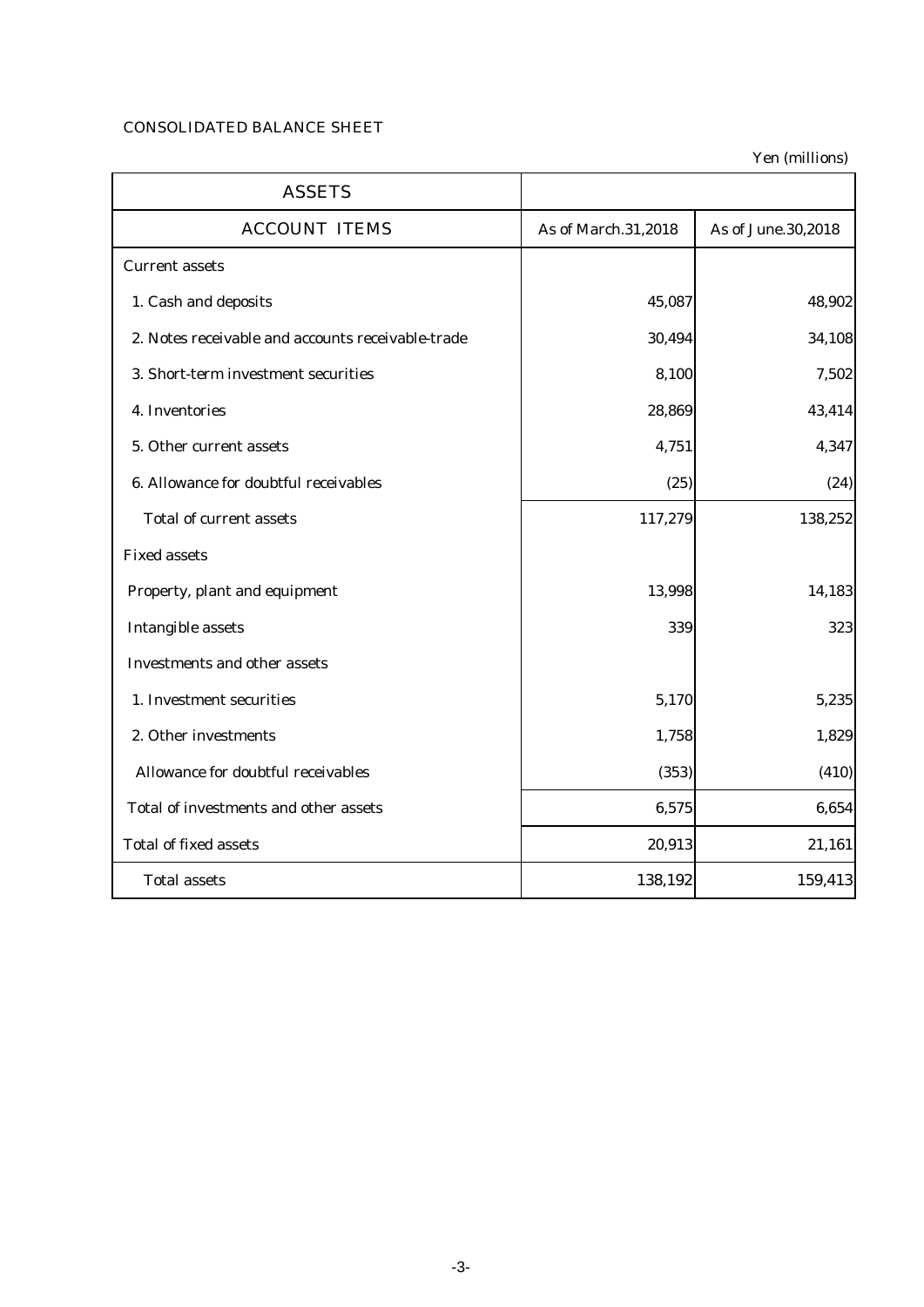| <b>LIABILITIES</b>                                                   |                     |                    |
|----------------------------------------------------------------------|---------------------|--------------------|
| <b>ACCOUNT ITEMS</b>                                                 | As of March.31,2018 | As of June.30,2018 |
| <b>Current liabilities</b>                                           |                     |                    |
| 1. Notes payable and accounts payable-trade                          | 24,390              | 43,879             |
| 2. Short-term debt                                                   | 5,064               | 4,838              |
| 3. Income tax payable                                                | 1,320               | 937                |
| 4. Other current liabilities                                         | 4,607               | 4,236              |
| <b>Total of current liabilities</b>                                  | 35,383              | 53,891             |
| Long-term liabilities                                                |                     |                    |
| 1. Convertible bond-type bonds with<br>subscription rights to shares | 10,137              | 10,132             |
| 2. Retirement allowance                                              | 4,481               | 4,530              |
| 3. Other long-term liabilities                                       | 1,197               | 1,930              |
| <b>Total of long-term liabilities</b>                                | 15,816              | 16,592             |
| <b>Total liabilities</b>                                             | 51,199              | 70,484             |
| <b>SHAREHOLDERS' EQUITY</b>                                          |                     |                    |
| Owner's equity                                                       |                     |                    |
| 1. Common stock                                                      | 13,660              | 13,660             |
| 2. Additional paid-in capital                                        | 19,596              | 19,596             |
| 3. Retained earnings                                                 | 60,658              | 63,203             |
| 4. Treasury stock                                                    | (7, 750)            | (7, 750)           |
| Total of owner's equity                                              | 86,165              | 88,710             |
| Accumulated other comprehensive income                               |                     |                    |
| 1. Unrealized gains on other securities                              | 2,298               | 2,550              |
| 2. Foreign currency translation adjustments                          | (1,703)             | (2,538)            |
| 3. Remeasurements of defined benefit plans                           | 233                 | 206                |
| Total of accumulated other comprehensive income(loss)                | 827                 | 218                |
| Total shareholders' equity                                           | 86,992              | 88,928             |
| Total liabilities and shareholders' equity                           | 138,192             | 159,413            |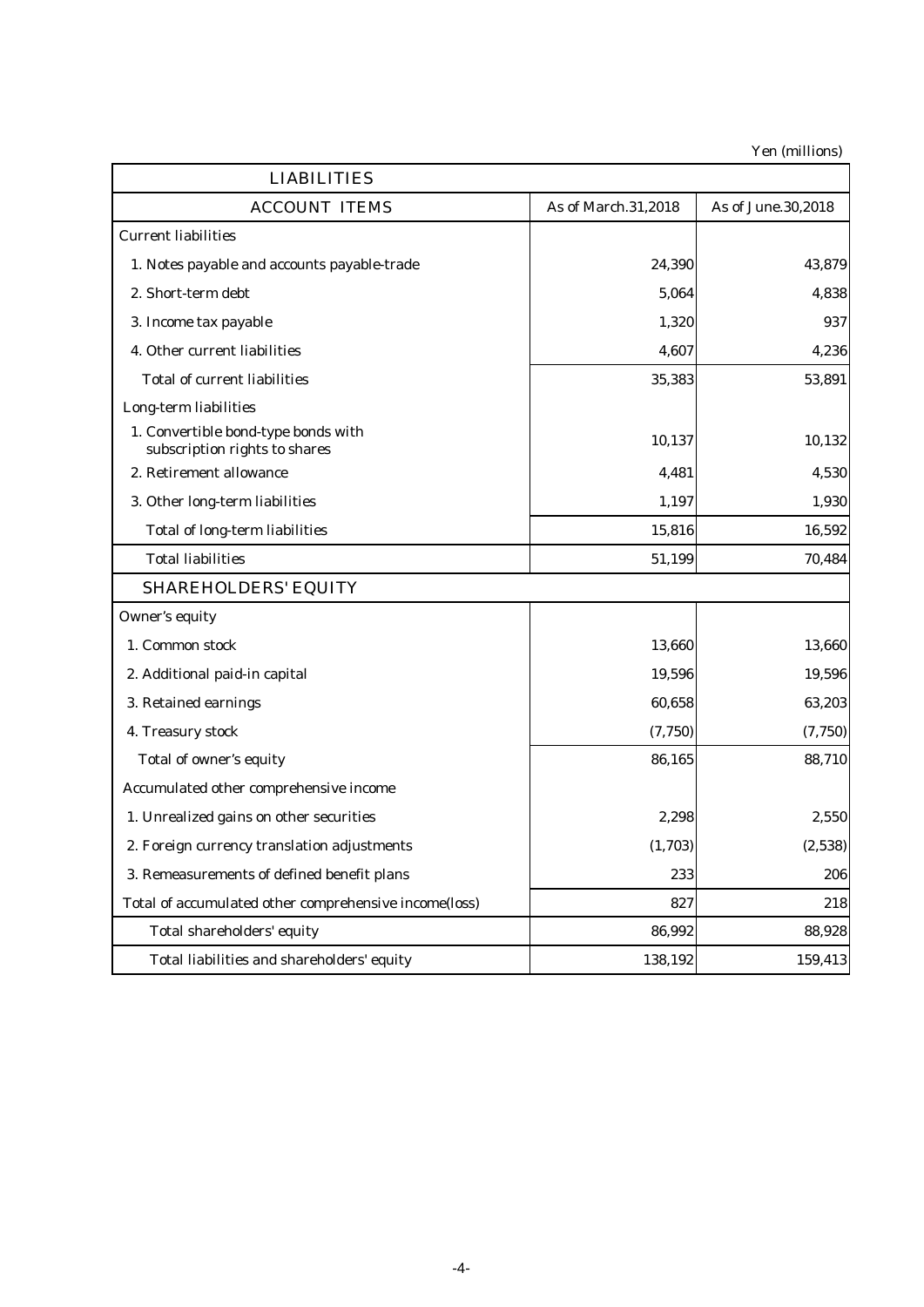# CONSOLIDATED STATEMENT OF INCOME

| <b>ACCOUNT ITEMS</b>                             | Three months ended<br>June.30,2017 | Three months ended<br>June.30,2018 |
|--------------------------------------------------|------------------------------------|------------------------------------|
| Net sales                                        | 55,988                             | 61,609                             |
| Cost of sales                                    | 51,098                             | 56,623                             |
| Gross profit                                     | 4,890                              | 4,985                              |
| Selling, general and administrative expenses     | 2,675                              | 2,744                              |
| <b>Operating income</b>                          | 2,215                              | 2,241                              |
| Non-operating income                             | 106                                | 2,252                              |
| 1. Interest income                               | 12                                 | 25                                 |
| 2. Dividends received                            | 39                                 | 44                                 |
| 3. Exchange gain                                 | 38                                 | 2,170                              |
| 4. Other                                         | 15                                 | 10                                 |
| Non-operating expenses                           | (44)                               | (35)                               |
| 1. Interest expenses                             | (42)                               | (29)                               |
| 2. Other                                         | (1)                                | (6)                                |
| <b>Ordinary income</b>                           | 2,277                              | 4,458                              |
| <b>Extraordinary income</b>                      | 2                                  | 240                                |
| 1. Gains on sales of fixed assets                | $\boldsymbol{2}$                   |                                    |
| 2. Gains on liquidation of subsidiaries          |                                    | 240                                |
| <b>Extraordinary loss</b>                        | (0)                                | (0)                                |
| 1. Loss on disposal and sales of fixed assets    | (0)                                | (0)                                |
| Income before income taxes                       | 2,280                              | 4,699                              |
| <b>Income taxes</b>                              | 426                                | 1,261                              |
| 1. Current income taxes                          | 342                                | 626                                |
| 2. Deferred income taxes                         | 84                                 | 635                                |
| Net income                                       | 1,853                              | 3,437                              |
| Profit attributable to non-controlling interests |                                    |                                    |
| Profit attributable to owners of parent          | 1,853                              | 3,437                              |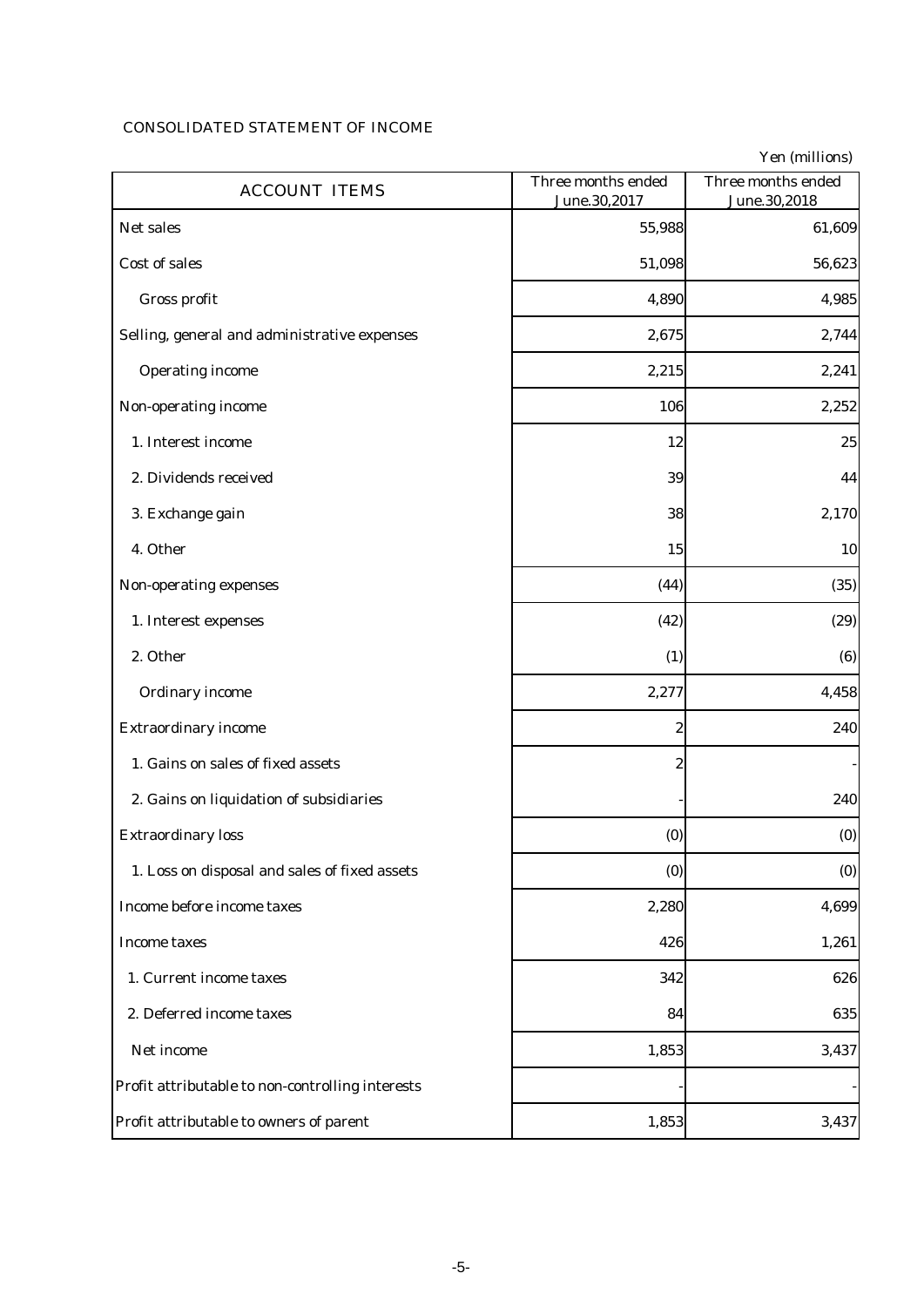| <b>CONSOLIDATED STATEMENT OF COMPREHENSIVE INCOME</b> |  |
|-------------------------------------------------------|--|
|-------------------------------------------------------|--|

|                                                                                                                               |                                    | Yen (millions)                     |
|-------------------------------------------------------------------------------------------------------------------------------|------------------------------------|------------------------------------|
| <b>ACCOUNT ITEMS</b>                                                                                                          | Three months ended<br>June.30,2017 | Three months ended<br>June.30,2018 |
| Net income                                                                                                                    | 1,853                              | 3,437                              |
| Other comprehensive income                                                                                                    |                                    |                                    |
| Net unrealized holding gains on securities                                                                                    | 221                                | 251                                |
| Foreign currency translation adjustments                                                                                      | (22)                               | (834)                              |
| Remeasurements of defined benefit plans                                                                                       | (16)                               | (26)                               |
| Total other comprehensive income                                                                                              | 181                                | (609)                              |
| Comprehensive income                                                                                                          | 2,034                              | 2,827                              |
| Comprehensive income attributable to                                                                                          |                                    |                                    |
| Comprehensive income attributable to<br>owners of parent<br>Comprehensive income attributable to<br>non-controlling interests | 2,034                              | 2,827                              |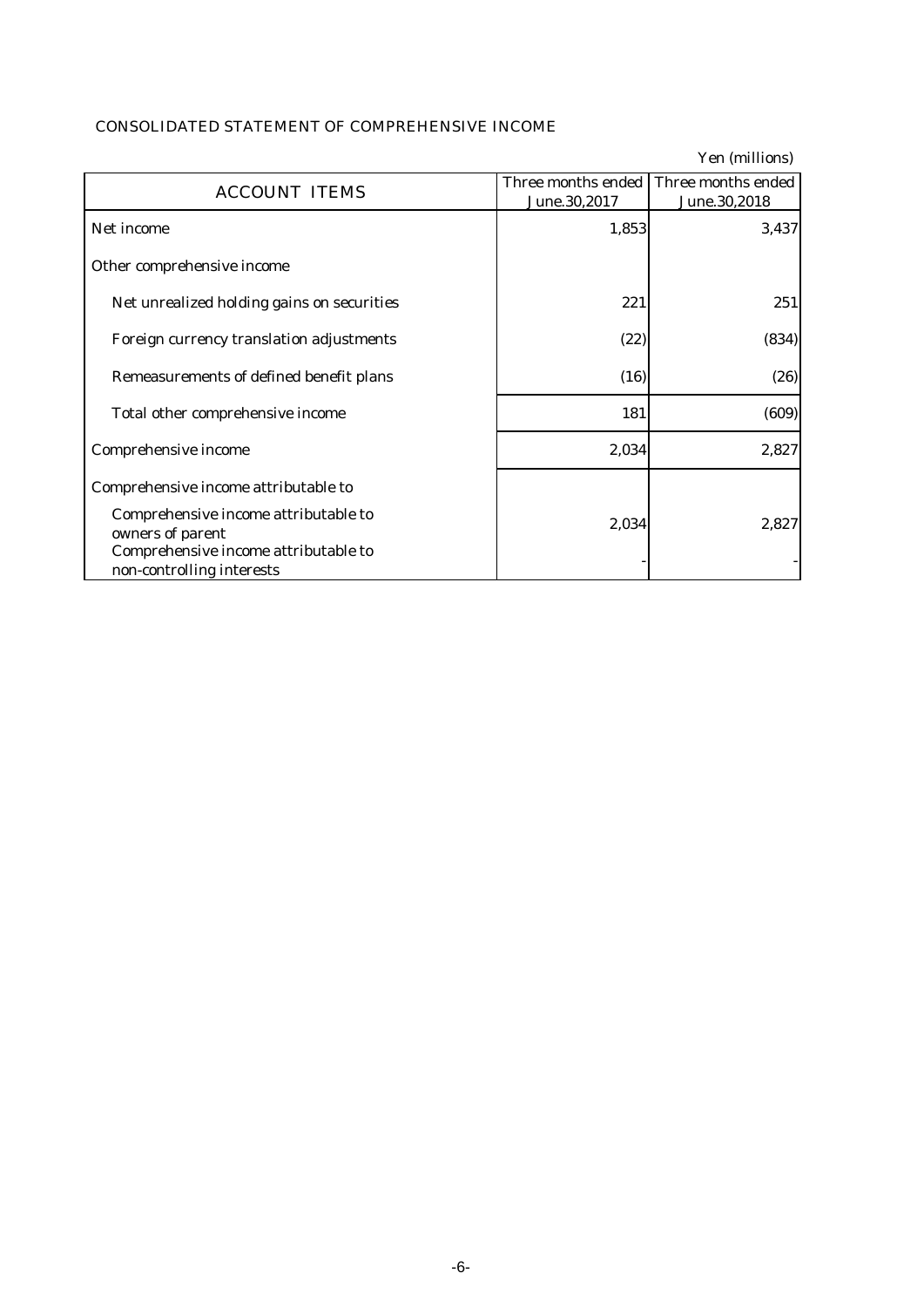# CONSOLIDATED STATEMENTS OF CASH FLOWS Yen (millions)

| <b>ACCOUNT ITEMS</b>                                               | Three months ended<br>June.30,2017 | Three months ended<br>June.30,2018 |
|--------------------------------------------------------------------|------------------------------------|------------------------------------|
| <b>Operating activities</b>                                        |                                    |                                    |
| 1. Profit before income taxes                                      | 2,280                              | 4,699                              |
| 2. Depreciation                                                    | 649                                | 708                                |
| 3. Decrease(Increase) in notes and accounts receivables - trade    | (5, 336)                           | (3, 391)                           |
| 4. Decrease(Increase) in inventories                               | (11, 472)                          | (13, 862)                          |
| 5. Decrease(Increase) in accounts receivables from sub-contractors | (419)                              | (489)                              |
| 6. Increase(Decrease) in notes and accounts payable-trade          | 12,429                             | 18,420                             |
| 7. Other net                                                       | (378)                              | 374                                |
| Sub-total                                                          | (2, 247)                           | 6,458                              |
| 8. Interest and dividends - received                               | 53                                 | 66                                 |
| 9. Interest - paid                                                 | (40)                               | (27)                               |
| 10. Income taxes-paid                                              | (573)                              | (1, 110)                           |
| 11. Income taxes-refunded                                          | 48                                 | 23                                 |
| Net cash provided by operating activities                          | (2,759)                            | 5,411                              |
| <b>Investing activities</b>                                        |                                    |                                    |
| 1. Decrease(Increase) from deposits                                | (259)                              | 100                                |
| 2. Capital expenditures                                            | (1, 543)                           | (1, 163)                           |
| 3. Other<br>net                                                    | 27                                 | 64                                 |
| Net cash used in investing activities                              | (1,776)                            | (998)                              |
| <b>Financing activities</b>                                        |                                    |                                    |
| 1. Increase(Decrease) in short-term debt                           | (158)                              | (307)                              |
| 2. Purchases of treasury stock                                     | (0)                                |                                    |
| 3. Dividends paid                                                  | (297)                              | (891)                              |
| 4. Other net                                                       |                                    | (2)                                |
| Net cash used in financing activities                              | (455)                              | (1, 202)                           |
| Effect of exchange rate changes on cash and cash equivalents       | (40)                               | (187)                              |
| Net increase (decrease) in cash and cash equivalents               | (5,032)                            | 3,023                              |
| Cash and cash equivalents at beginning of period                   | 45,457                             | 52,405                             |
| Cash and cash equivalents at end of period                         | 40,425                             | 55,428                             |